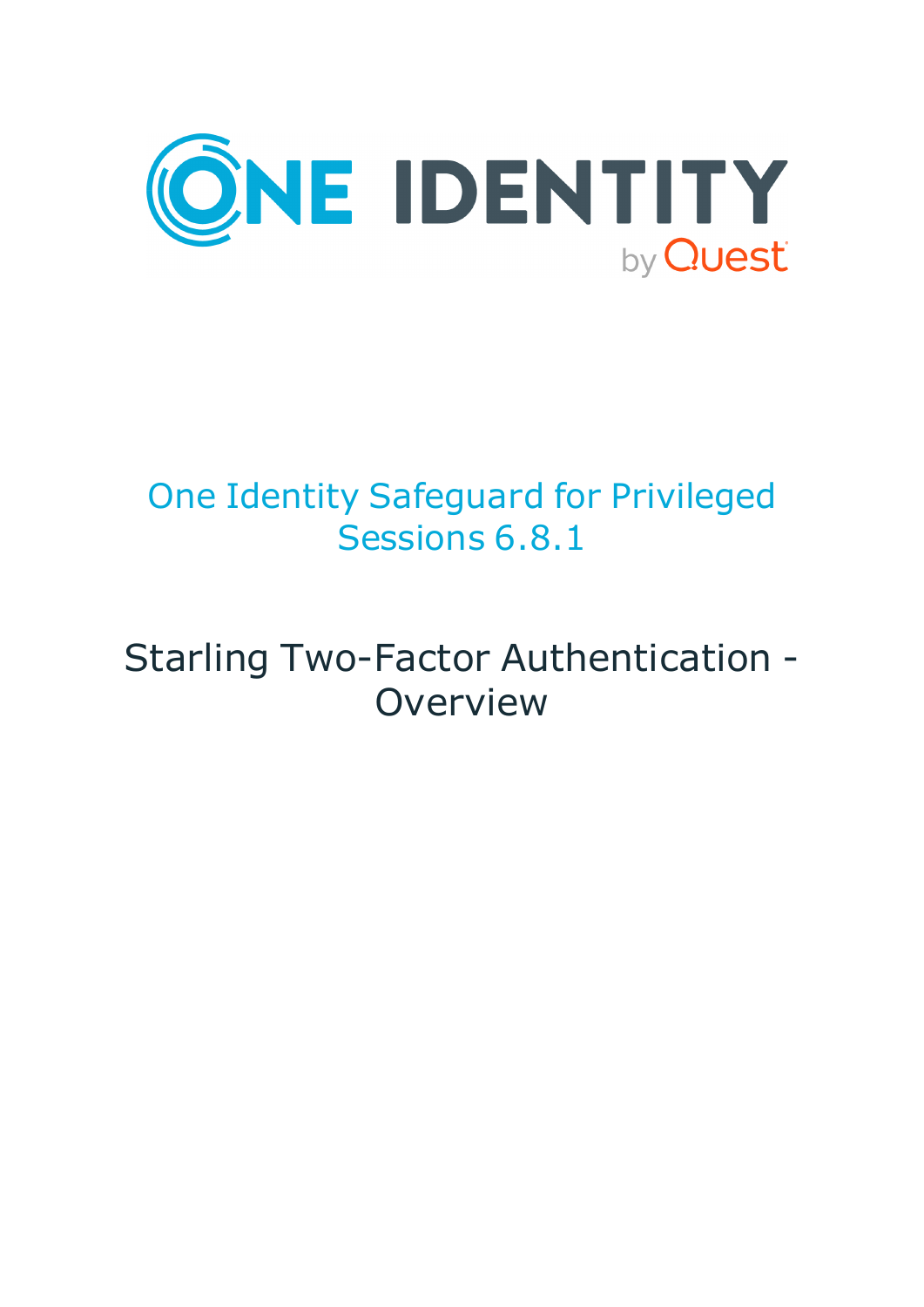#### **Copyright 2021 One Identity LLC.**

#### **ALL RIGHTS RESERVED.**

This guide contains proprietary information protected by copyright. The software described in this guide is furnished under a software license or nondisclosure agreement. This software may be used or copied only in accordance with the terms of the applicable agreement. No part of this guide may be reproduced or transmitted in any form or by any means, electronic or mechanical, including photocopying and recording for any purpose other than the purchaser's personal use without the written permission of One Identity LLC .

The information in this document is provided in connection with One Identity products. No license, express or implied, by estoppel or otherwise, to any intellectual property right is granted by this document or in connection with the sale of One Identity LLC products. EXCEPT AS SET FORTH IN THE TERMS AND CONDITIONS AS SPECIFIED IN THE LICENSE AGREEMENT FOR THIS PRODUCT, ONE IDENTITY ASSUMES NO LIABILITY WHATSOEVER AND DISCLAIMS ANY EXPRESS, IMPLIED OR STATUTORY WARRANTY RELATING TO ITS PRODUCTS INCLUDING, BUT NOT LIMITED TO, THE IMPLIED WARRANTY OF MERCHANTABILITY, FITNESS FOR A PARTICULAR PURPOSE, OR NON-INFRINGEMENT. IN NO EVENT SHALL ONE IDENTITY BE LIABLE FOR ANY DIRECT, INDIRECT, CONSEQUENTIAL, PUNITIVE, SPECIAL OR INCIDENTAL DAMAGES (INCLUDING, WITHOUT LIMITATION, DAMAGES FOR LOSS OF PROFITS, BUSINESS INTERRUPTION OR LOSS OF INFORMATION) ARISING OUT OF THE USE OR INABILITY TO USE THIS DOCUMENT, EVEN IF ONE IDENTITY HAS BEEN ADVISED OF THE POSSIBILITY OF SUCH DAMAGES. One Identity makes no representations or warranties with respect to the accuracy or completeness of the contents of this document and reserves the right to make changes to specifications and product descriptions at any time without notice. One Identity does not make any commitment to update the information contained in this document.

If you have any questions regarding your potential use of this material, contact:

One Identity LLC. Attn: LEGAL Dept 4 Polaris Way Aliso Viejo, CA 92656

Refer to our Web site ([http://www.OneIdentity.com](http://www.oneidentity.com/)) for regional and international office information.

#### **Patents**

One Identity is proud of our advanced technology. Patents and pending patents may apply to this product. For the most current information about applicable patents for this product, please visit our website at [http://www.OneIdentity.com/legal/patents.aspx](http://www.oneidentity.com/legal/patents.aspx).

#### **Trademarks**

One Identity and the One Identity logo are trademarks and registered trademarks of One Identity LLC. in the U.S.A. and other countries. For a complete list of One Identity trademarks, please visit our website at [www.OneIdentity.com/legal](http://www.oneidentity.com/legal). All other trademarks are the property of their respective owners.

#### **Legend**

**WARNING: A WARNING icon highlights a potential risk of bodily injury or property damage, for which industry-standard safety precautions are advised. This icon is often associated with electrical hazards related to hardware.**

**CAUTION: A CAUTION icon indicates potential damage to hardware or loss of data if** A **instructions are not followed.**

SPS Starling Two-Factor Authentication - Overview Updated - 15 January 2021, 06:19 Version - 6.8.1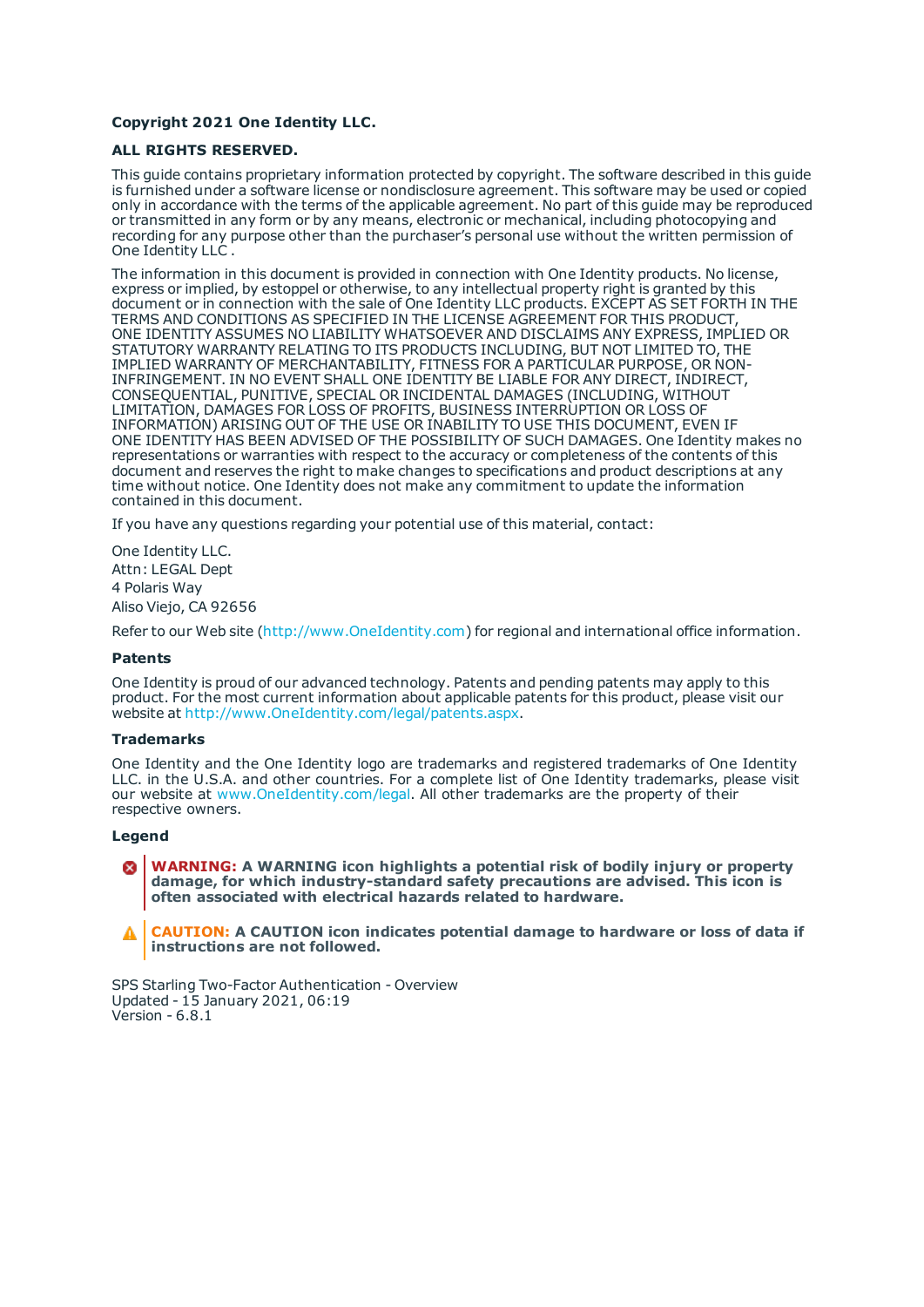## **Contents**

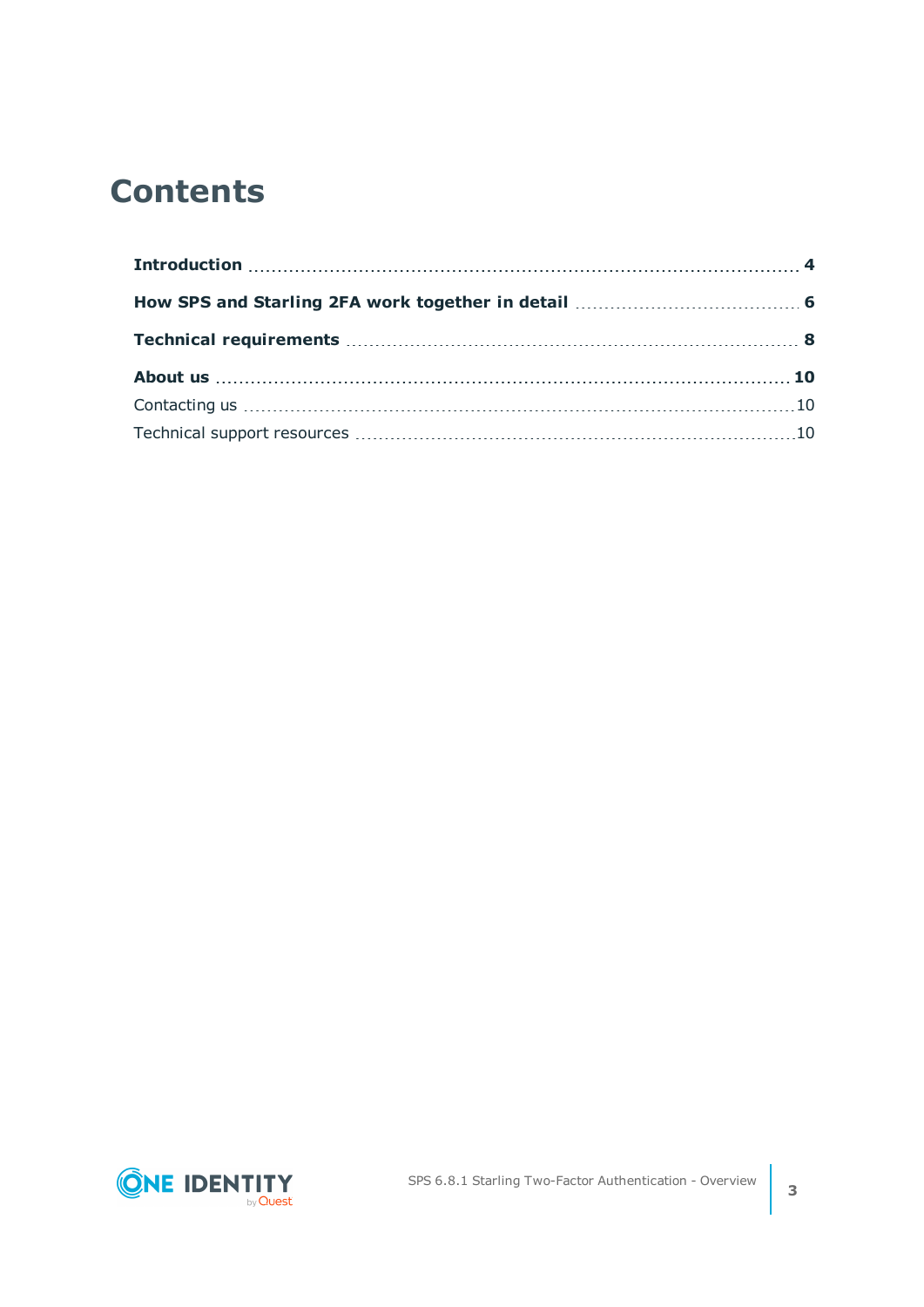# **Introduction**

<span id="page-3-0"></span>This document describes how you can use the services of One Identity [Starling](https://www.oneidentity.com/) 2FA to authenticate the sessions of your privileged users with One Identity Safeguard for Privileged Sessions (SPS).

### **One Identity Safeguard for Privileged Sessions:**

One Identity Safeguard for Privileged Sessions (SPS) controls privileged access to remote IT systems, records activities in searchable, movie-like audit trails, and prevents malicious actions. SPS is a quickly deployable enterprise device, completely independent from clients and servers — integrating seamlessly into existing networks. It captures the activity data necessary for user profiling and enables full user session drill down for forensic investigations.

SPS acts as a central authentication gateway, enforcing strong authentication before users access sensitive IT assets. SPS can integrate with remote user directories to resolve the group memberships of users who access nonpublic information. Credentials for accessing information systems can be retrieved transparently from SPS's local Credential Store or a third-party password management system. This method protects the confidentiality of passwords as users can never access them. When used together with Starling 2FA (or another Multi-Factor Authentication (MFA) provider), SPS directs all connections to the authentication tool, and upon successful authentication, it permits the user to access the information system.

### **Integrating Starling 2FA with SPS:**

SPS can interact with your Starling 2FA account and can automatically request strong Multi-Factor Authentication for your privileged users who are accessing the servers and services protected by SPS. When used together with Starling 2FA, SPS prompts the user for a second factor authentication, and upon successful authentication, it permits the user to access the information system.

The integration adds an additional security layer to the gateway authentication performed on SPS. If the Starling 2FA App is installed on the user's device (smartphone, notebook, smartwatch, and so on), the user can generate a One-Time Password (OTP) using the device. This will be used for the authentication to the One Identity platform. The one-time password is changed after 60 seconds.

### **Meet compliance requirements**

ISO 27001, ISO 27018, SOC 2, and other regulations and industry standards include authentication-related requirements, (for example, Multi-Factor Authentication (MFA) for accessing production systems, and the logging of all administrative sessions). In addition to other requirements, using SPS and Starling 2FA helps you comply with the following requirements:

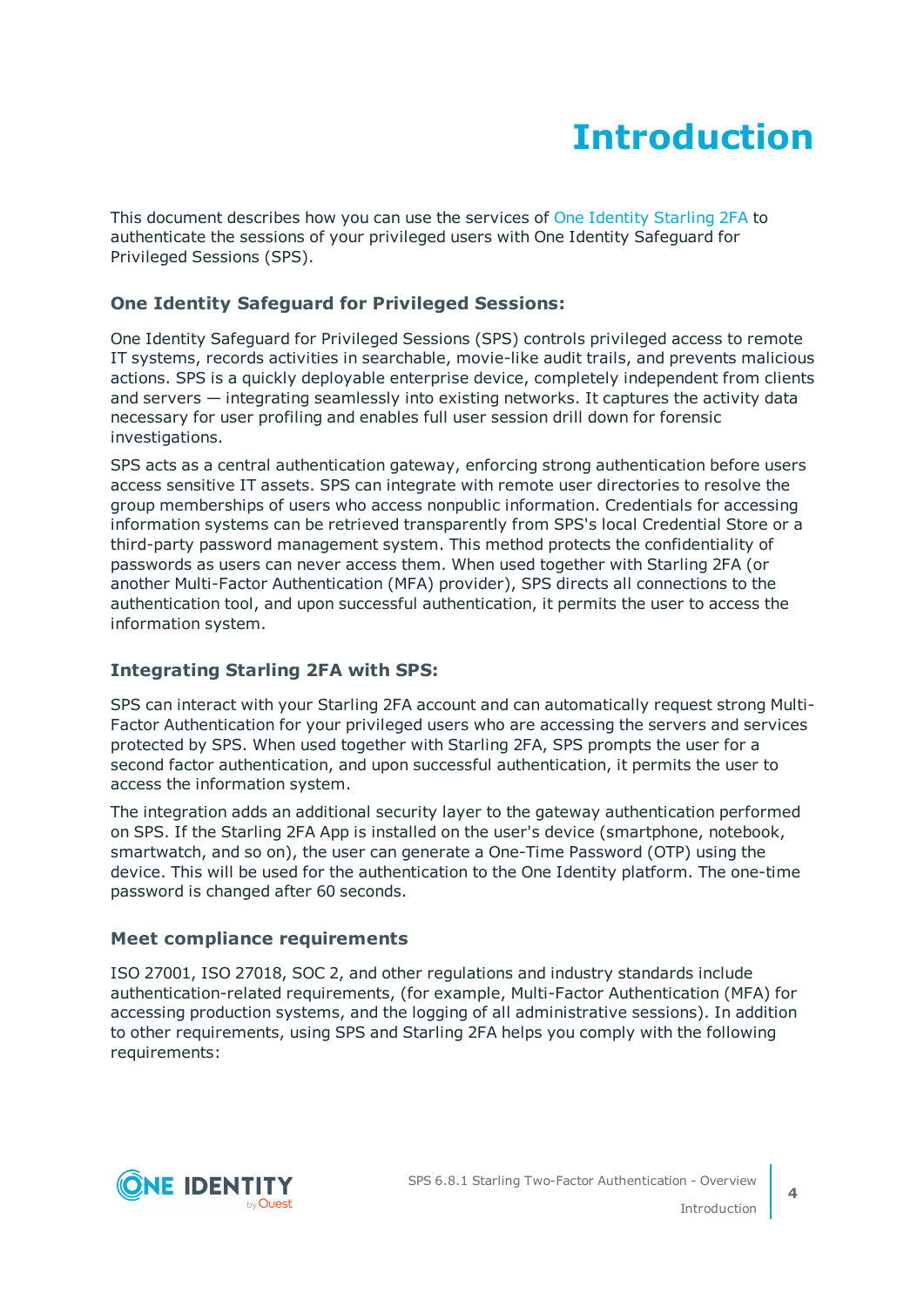- PCI DSS 8.3: Secure all individual non-console administrative access and all remote access to the cardholder data environment (CDE) using MFA.
- PART 500.12 Multi-Factor Authentication: Covered entities are required to apply MFA for:
	- Each individual accessing the covered entity's internal systems.
	- Authorized access to database servers that allow access to nonpublic information.
	- Third parties accessing nonpublic information.
- NIST 800-53 IA-2, Identification and Authentication, network access to privileged accounts: The information system implements MFA for network access to privileged accounts.

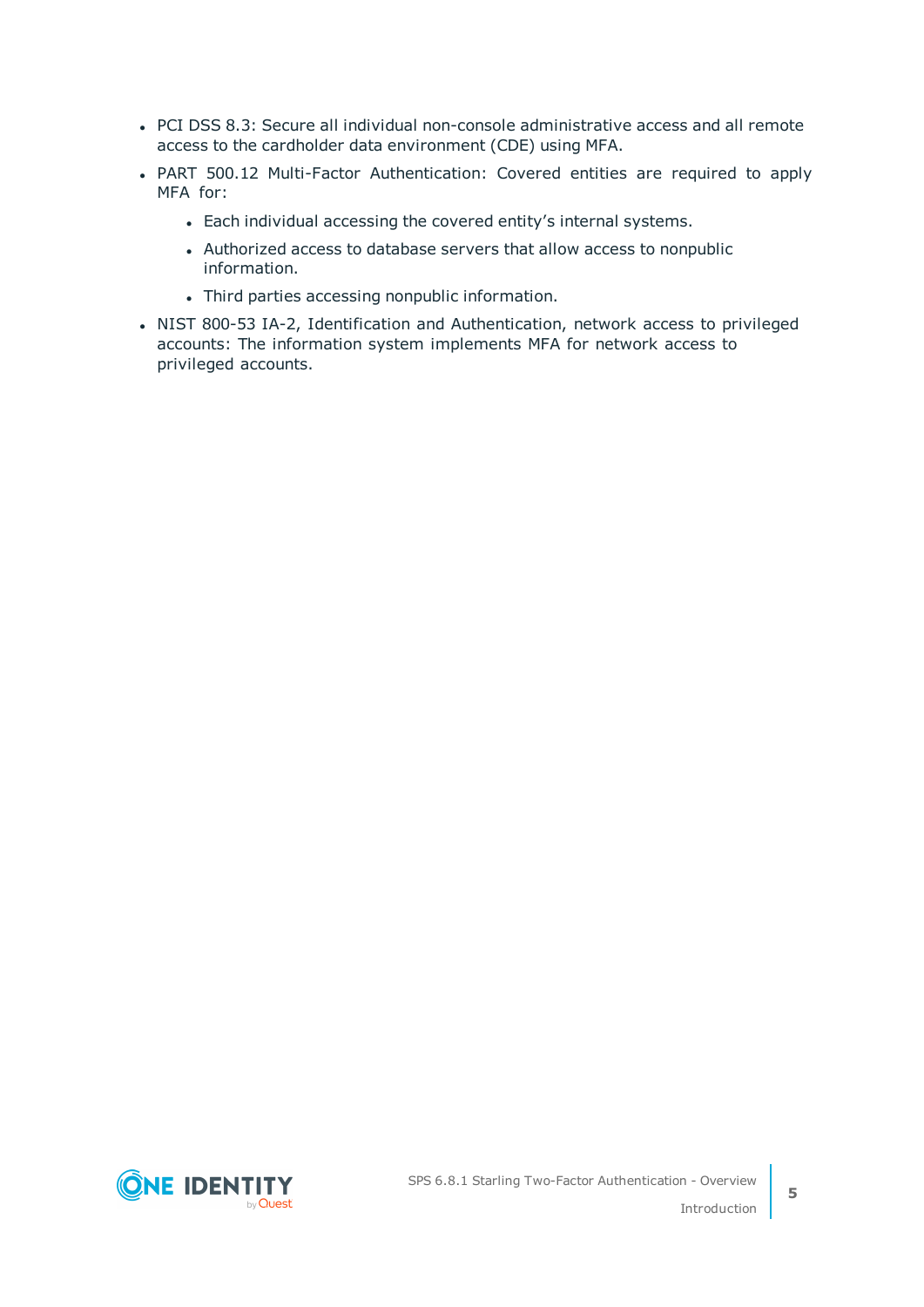# <span id="page-5-0"></span>**How SPS and Starling 2FA work together in detail**



1. A user attempts to log in to a protected server.

### 2. **Gateway authentication on SPS**

SPS receives the connection request and authenticates the user. SPS can authenticate the user to a number of external user directories, (for example, LDAP, Microsoft Active Directory, or RADIUS). This authentication is the first factor.

#### 3. **Check if the user is exempt from multi-factor authentication**

You can configure SPS using whitelists and blacklists to selectively require multifactor authentication for your users, (for example, to create break-glass access for specific users).

- If multi-factor authentication is not required, the user can start working, while SPS records the user's activities. The procedure ends here.
- If multi-factor authentication is required, SPS continues the procedure with the next step.

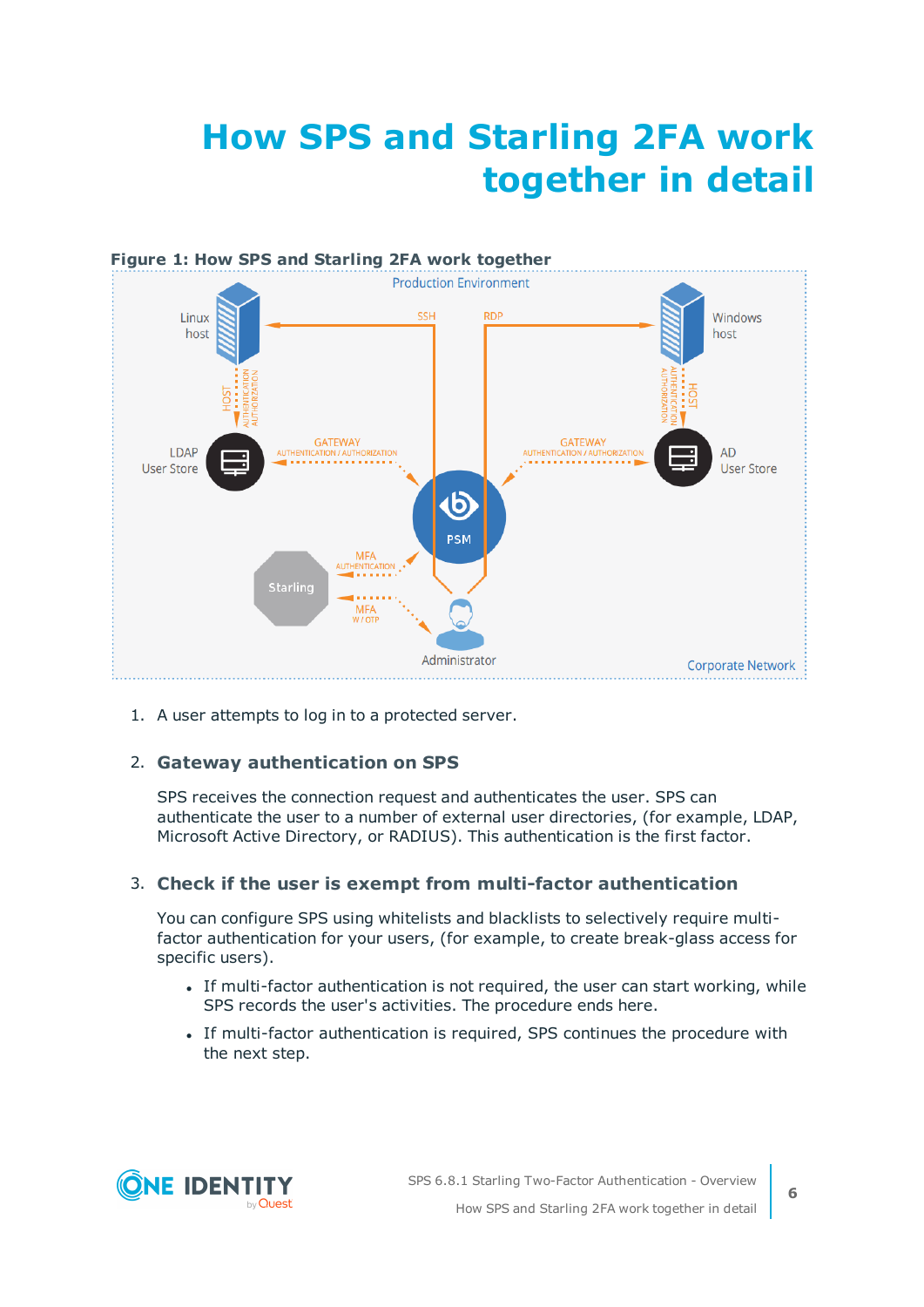For details on creating exemption lists, see ["\[WHITELIST\]"](https://support.oneidentity.com/technical-documents/safeguard-for-privileged-sessions/6.8.1/starling-two-factor-authentication--tutorial/[whitelist]/) in the Starling Two-Factor [Authentication-](https://support.oneidentity.com/technical-documents/safeguard-for-privileged-sessions/6.8.1/starling-two-factor-authentication--tutorial/[whitelist]/) Tutorial.

#### 4. **Determining the external Starling 2FA identity**

The gateway usernames are different from the external Starling 2FA identities, you must configure the SPS Starling 2FA plugin to map the gateway usernames to the external Starling 2FA identities.

The external identity is the Starling ID, which is a number.

The mapping can be as simple as appending a domain name to the gateway username, or you can query an LDAP or Microsoft Active Directory server.

For details, see ["\[USERMAPPING\]"](https://support.oneidentity.com/technical-documents/safeguard-for-privileged-sessions/6.8.1/starling-two-factor-authentication--tutorial/[usermapping]/) in the Starling Two-Factor Authentication-[Tutorial.](https://support.oneidentity.com/technical-documents/safeguard-for-privileged-sessions/6.8.1/starling-two-factor-authentication--tutorial/[usermapping]/)

#### 5. **Outband authentication on Starling 2FA**

If gateway authentication is successful, SPS connects the Starling 2FA server to check which authentication factors are available for the user. Then SPS requests the second authentication factor from the user.

- For OTP-like authentication factors, SPS requests the OTP from the user, and sends it to the Starling 2FA server for verification.
- For the Starling 2FA push notification factor, SPS asks the Starling 2FA server to check if the user successfully authenticated on the Starling 2FA server.
- 6. If multi-factor authentication is successful, the user can start working, while SPS records the user's activities. (Optionally, SPS can retrieve credentials from a local or external Credential Store or password vault, and perform authentication on the server with credentials that are not known to the user.)
- 7. If the user opens a new session within a short period, they can do so without having to perform multi-factor authentication again. After this configurable grace period expires, the user must perform multi-factor authentication to open the next session.

For details, see ["\[authentication\\_cache\]"](https://support.oneidentity.com/technical-documents/safeguard-for-privileged-sessions/6.8.1/starling-two-factor-authentication--tutorial/[authentication_cache]/) in the Starling Two-Factor [Authentication-](https://support.oneidentity.com/technical-documents/safeguard-for-privileged-sessions/6.8.1/starling-two-factor-authentication--tutorial/[authentication_cache]/) Tutorial.

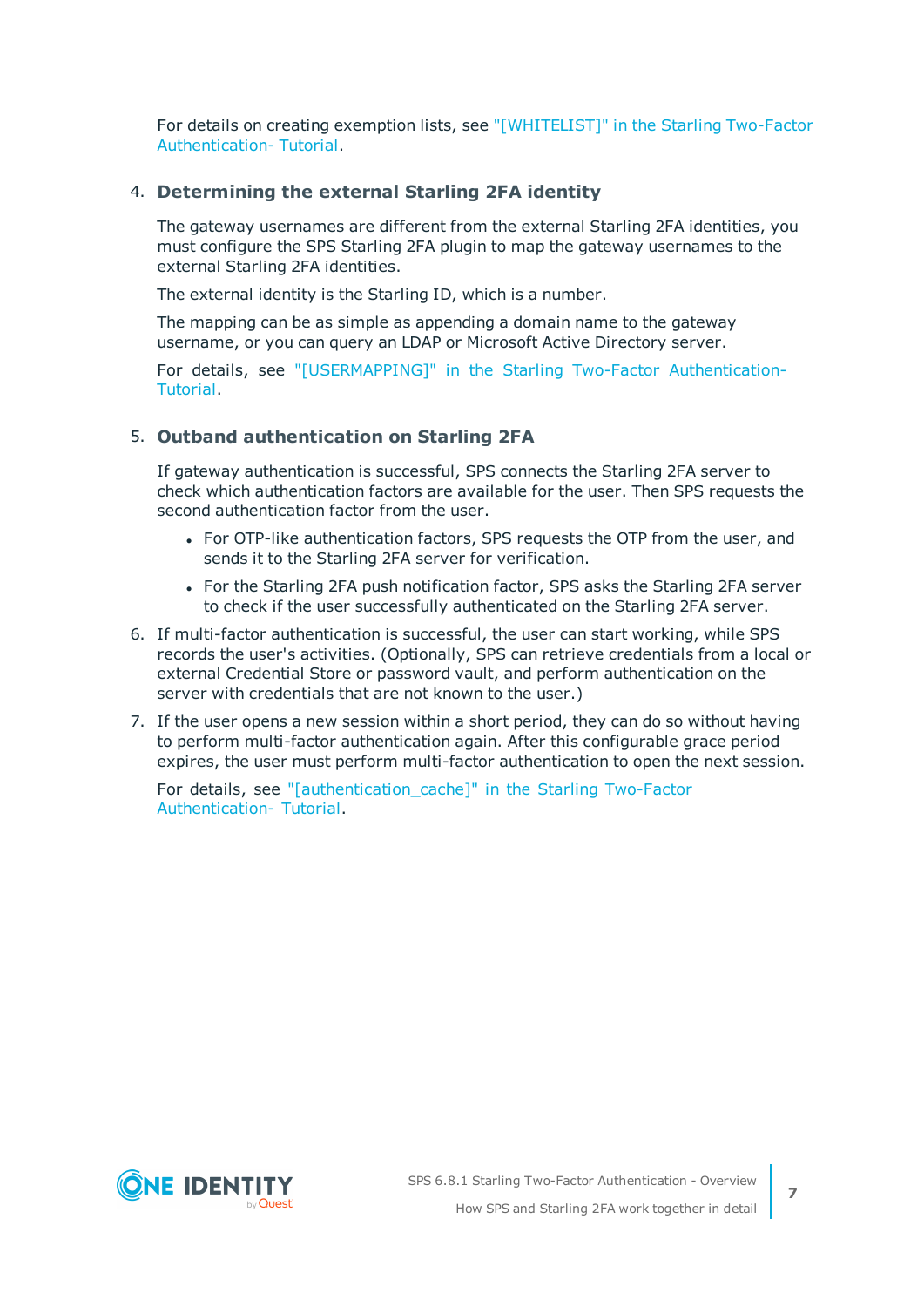# **Technical requirements**

<span id="page-7-0"></span>In order to successfully connect SPS with RADIUS server, you need the following components.

### **In Starling 2FA:**

- A valid Starling 2FA subscription that permits multi-factor authentication.
- Your users must be enrolled in Starling 2FA and their access must be activated, or you must use auto-provisioning to enroll your users. To create a new user account, log on to Starling, navigate to the **Users** tab and click **Add**.
- The users must install the Starling 2FA Mobile app.
- $\bullet$  NOTE:

Version 2.2.0 and later of the One Identity Starling Two-Factor Authentication plugin works only if you have joined your SPS deployment to Starling.

If you want use version 2.2.0 and later of the One Identity Starling Two-Factor Authentication plugin, complete the "Joining to One Identity [Starling"](https://support.oneidentity.com/technical-documents/safeguard-for-privileged-sessions/6.8.1/administration-guide/basic-settings/joining-to-one-identity-starling/) in the [Administration](https://support.oneidentity.com/technical-documents/safeguard-for-privileged-sessions/6.8.1/administration-guide/basic-settings/joining-to-one-identity-starling/) Guide procedure before upgrading the plugin.

#### **In SPS:**

- A One Identity Safeguard for Privileged Sessions appliance (virtual or physical), at least version SPS 5.11.06.3.0.
- A copy of the SPS Starling 2FA Multi-Factor Authentication plugin. This plugin is an Authentication and Authorization (AA) plugin customized to work with the Starling 2FA multi-factor authentication service.
- SPS must be able to access the Internet (at least the API services). Since Starling 2FA is a cloud-based service provider, SPS must be able to access its web services to authorize the user.
- Depending on the method you use to authenticate your users, your users might need Internet access on their cellphones.
- SPS supports AA plugins in the MSSQL, RDP, SSH, and Telnet protocols.
- In RDP, using an AA plugin together with Network Level Authentication in a Connection Policy has the same limitations as using Network Level Authentication without domain membership.
- **.** In RDP, using an AA plugin requires TLS-encrypted RDP connections. For details, see "Enabling [TLS-encryption](https://support.oneidentity.com/technical-documents/safeguard-for-privileged-sessions/6.8.1/administration-guide/rdp-specific-settings/enabling-tls-encryption-for-rdp-connections/) for RDP connections" in the Administration Guide.

#### **Availability and support of the plugin**

The SPS Starling 2FA Multi-Factor Authentication plugin is available for download as-is, free of charge to every SPS customer from the Starling Two-Factor [Authentication](https://github.com/OneIdentity/safeguard-sessions-plugin-starling-2fa/releases) plugin

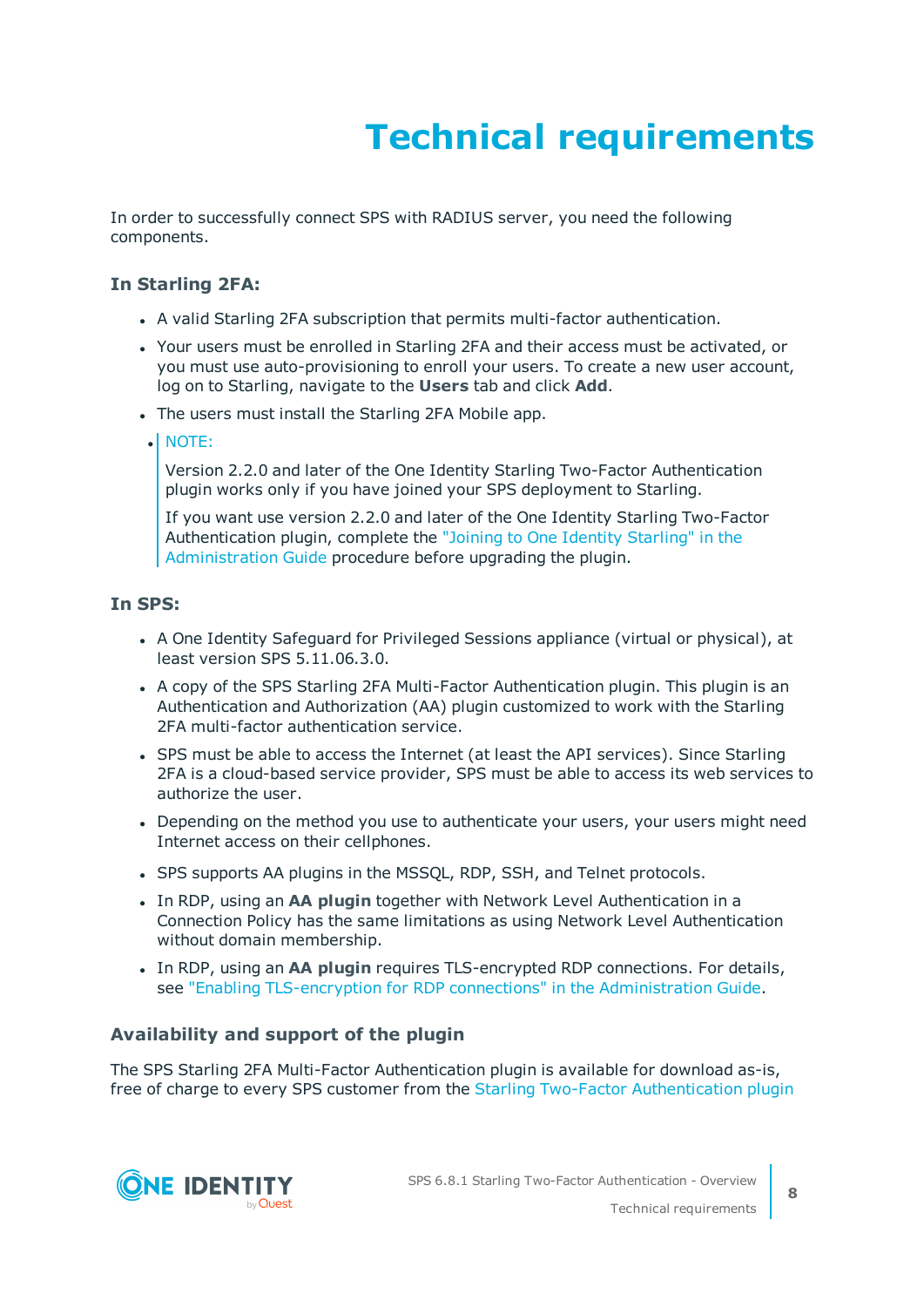for [Safeguard](https://github.com/OneIdentity/safeguard-sessions-plugin-starling-2fa/releases) for Privileged Sessions page. In case you need any customizations or additional features, contact our [Support](https://support.oneidentity.com/one-identity-safeguard-for-privileged-sessions) Team.

### **A** CAUTION:

**Using custom plugins in SPS is recommended only if you are familiar with both Python and SPS. Product support applies only to SPS: that is, until the entry point of the Python code and passing the specified arguments to the Python code. One Identity is not responsible for the quality, resource requirements, or any bugs in the Python code, nor any crashes, service outages, or any other damage caused by the improper use of this feature, unless explicitly stated in a contract with One Identity. If you want to create a custom plugin, contact our [Support](https://support.oneidentity.com/one-identity-safeguard-for-privileged-sessions) Team for details and instructions.**